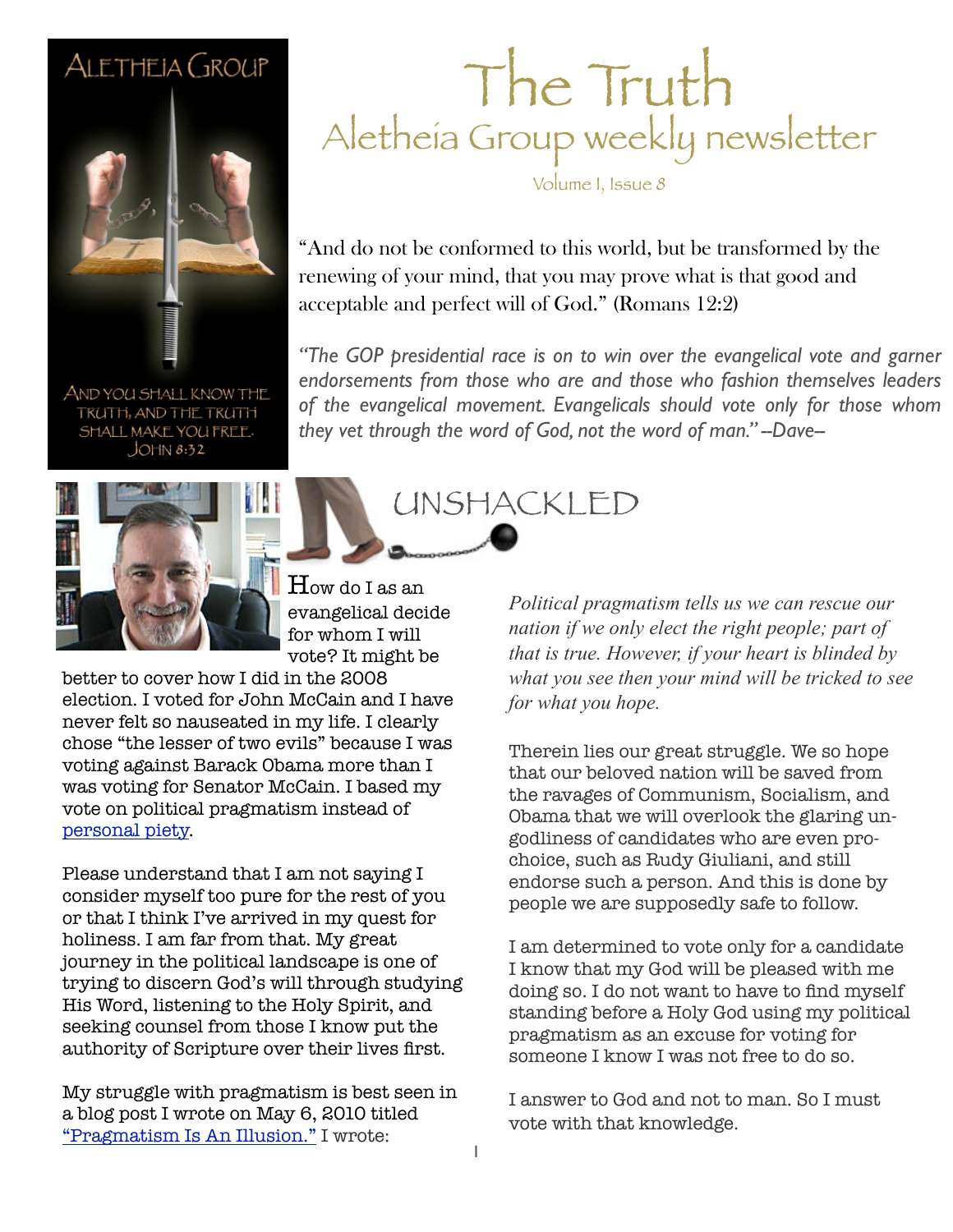## FROM THE FOUNDERS



**The Founders would be appalled at how lenient Americans have become with their vote. Its sacredness was bought through the blood of hundreds of thousands of freedom fighters and should not be given lightly.**

*"Providence has given to our people the choice of their rulers, and it is the duty, as well as the privilege and interest of our Christian nation to select and prefer Christians for their rulers."* John Jay, in a letter to Pennsylvania State Representative John Murray, dated October 12, 1816.

Would our Founders be satisfied with voting for the lesser of two evils? Would they consider that a prudent approach to electing those who represent us in our republican form of government? Would a Rudy Giuliani be the type of candidate our first Supreme Court Justice John Jay would consider it his "duty, as well as the privilege and interest of our Christian nation to select and prefer" a candidate who is pro-choice and pro-same sex marriage?

What about a candidate running today who supported and campaigned for Rudy Giuliani? Should we look at such a candidate with a suspecting eye? Governor Rick Perry is such a man. Now Perry has vowed to a group of more than 200 conservative evangelical leaders that he will pick a pro-life Vice President, but I would love to hear Governor Perry's reasons today why he supported and campaigned for Rudy over all the other candidates in 2008.

Be sure that his supporting Giuliani does not automatically eliminate him from my list as it has with others. I stand guilty of supporting a man I did not believe in and I have since repented of my ways. We grow over the years and change our way of thinking. It's called living life.

That being said I want to be sure that if I decide to vote for any of the candidates in the current GOP field, that I will consider them closely through a biblical lens and not a pragmatic one.

The most sacred thing you have as an American citizen is your vote. Others from around the world do not enjoy the freedoms we have, including the right to vote. And as a Christian, I should prefer a Christian who will take his or her constitutional oath as a solemn vow.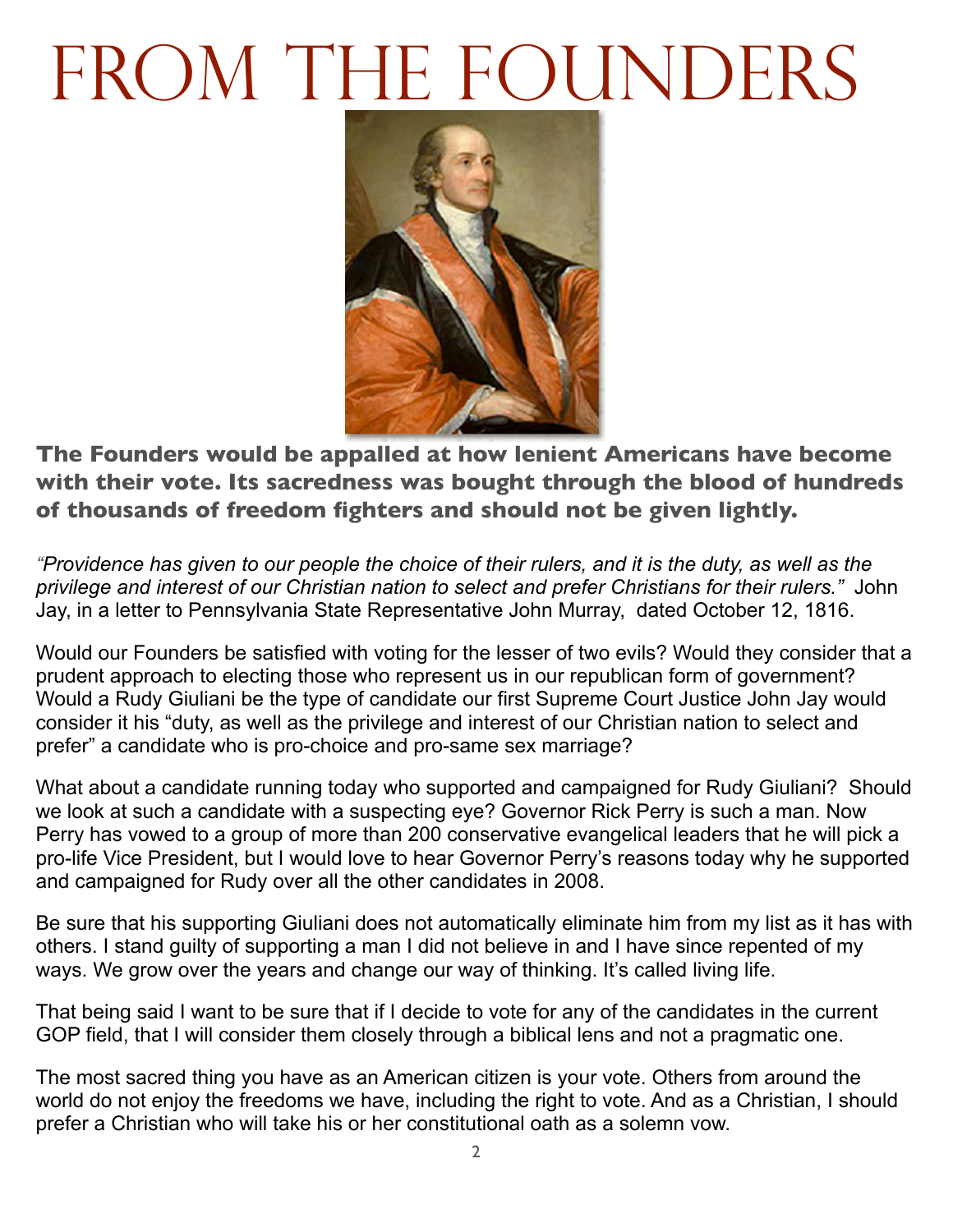## FROM THE PULPIT

"The church must take right ground in regard to politics . . . The time has come for Christians to vote for honest men and take consistent ground in politics, or the Lord will curse them . . . God cannot sustain this free and blessed country that we love and pray for, unless the Church will take right ground. Politics are part of religion in such a country as this, and Christians must do their duty to God . . . God will bless or curse this nation according to the course Christians take in politics." Charles G. Finney, Lectures on Revivals of Religion, 1835

There are churches today preaching and advocating for the separation of church and state. Many do so for fear of the ACLU and Americans United for the Separation of Church and State. These churches that do so fail in Paul's admonition to Timothy:

#### **"For God has not given us a spirit of fear, but of power and of love and of a sound mind." (2 Timothy 1:7)**

Perhaps some of these churches are ignorant of our duties as American citizens:

#### **"Let every soul be subject to the governing authorities. For there is no authority except from God, and the authorities that exist are appointed by God." (Romans 13:1)**

Now the above verse has been so misused by pastors and Christian leaders that we are to the point that we are told to support the godless man in the White House today. What most Americans fail to realize, particularly Christians, is that WE the People are the governing authorities. We enumerate powers to those we elect as outlined in our US and state constitutions. If an elected leader fails to support and defend the very constitution they solemnly swear an oath to, then as the governing authorities we must remove them from office and replace them with someone who will.

Let me help you help your pastors. Introduce or reintroduce them to a founding father by the name of John Witherspoon. He was a signatory of the Declaration of Independence as a representative of New Jersey. During this time, Dr. Witherspoon was president of the College of New Jersey, known today as Princeton University. Dr. Witherspoon was also an evangelical Presbyterian minister. Dr. Witherspoon taught his students biblical principles of government. Witherspoon said this about how we select our leaders:

#### *"The people in general ought to have regard to the moral character of those whom they invest with authority either in the legislative, executive, or judicial branches."*

Would to God that our pastors will take up this mantle and teach their flocks the biblical principles of government!